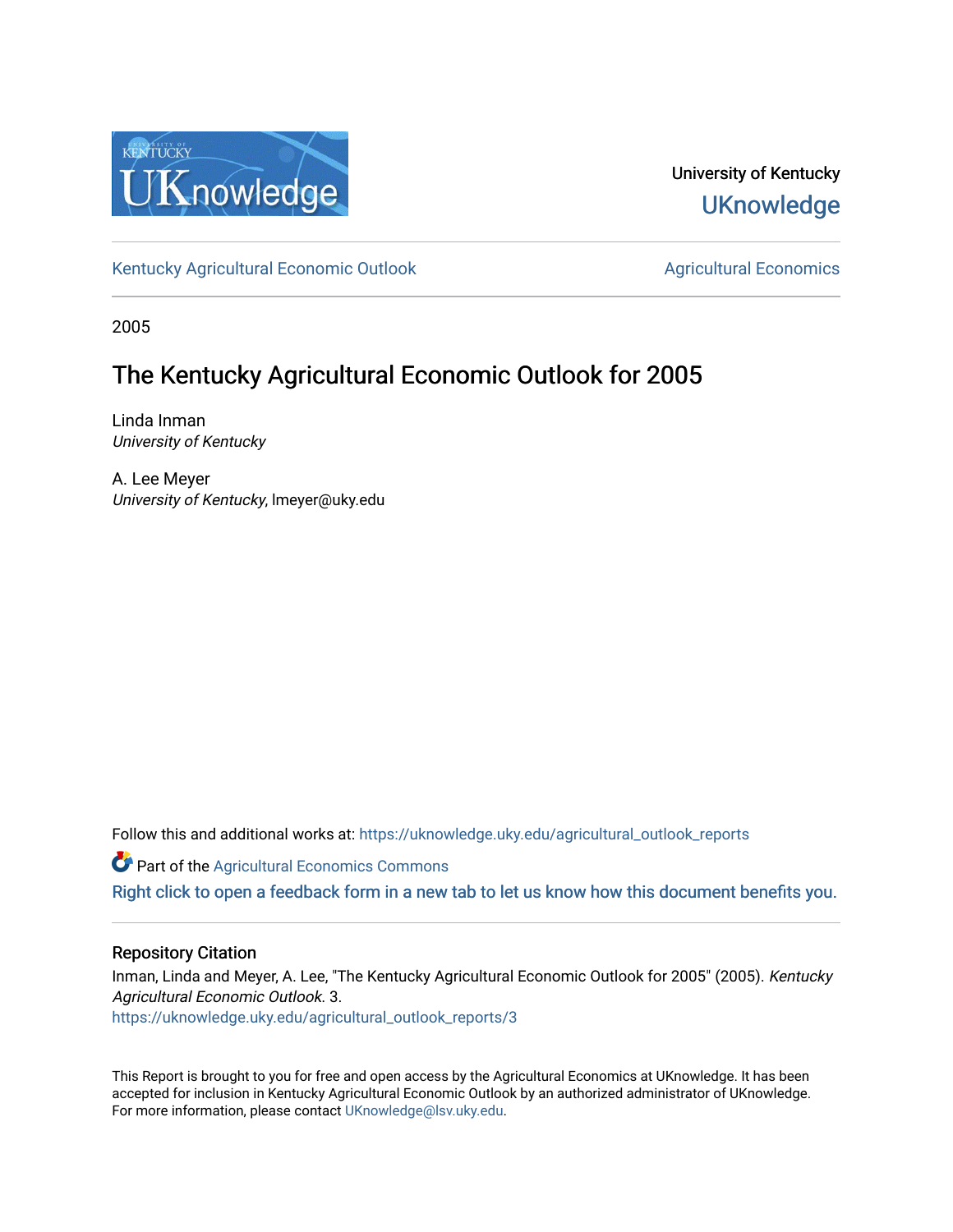# UK COOPERATIVE EXTENSION SERVICE The Kentucky Agricultural Economic Outlook for 2005 edited by Linda Inman and A. Lee Meyer



**2004 Review:** Kentucky farm cash receipts are estimated for 2004 to be \$3.97 billion, up 14% over 2003. Cash receipts at this level would represent a record high for the Commonwealth. Farm cash receipts since 1990 have been relatively flat averaging \$3.362 billion (range from \$3.1 to \$3.6 billion). So the 2004 estimate would be above trend and represent a record cash receipt level. Our analysis suggests that the combination of higher sales for traditional commodities as well as generally higher prices explains most of the increase in farm cash receipts for 2004, rather than arguing that there has been a fundamental change in the agricultural economy. Net farm income also likely increased significantly during 2004 due to higher receipts and modest increases in the cost of most inputs; however, energy prices were up sharply during 2004.

Both crops and livestock cash receipts registered gains with crops increasing 14% over 2003 levels while livestock increased nearly 13%. Crop enterprises that registered significantly higher cash receipts during 2004 included corn (41%), soybeans (22%), and

\$4,500

wheat (17%). These three crop enterprises represented \$185 million increase of the total \$214 for all crops. Although tobacco is not the leading source, the enterprise generated an estimated \$450 million in cash receipts in 2004. Fruits, nuts, vegetables, floriculture and ornamental crops continue to increase in importance for some producers and collectively represent 3% of total farm cash receipts. Livestock sectors registering significant increases for 2004 (estimated) included equine, dairy, and poultry. These three enterprises collectively represented 90% of the increase in livestock receipts (\$256 million of the \$285 million estimated). Equine receipts are estimated to have increased due to higher numbers being sold as well as higher prices. The dairy increase is largely explained by sharply higher prices, particularly early during 2004. Poultry (all poultry categories) is again the second largest category of cash receipts in 2004 with an estimated \$766 million. Beef cattle receipts are expected to have increased slightly to \$555 million. Other livestock enterprises have registered significant percentage gains in the past five years, but collectively they represent less than 1% of total cash receipts.

**2005 Outlook:** We expect farm cash receipts to moderate to \$3.8 billion from the record 2004 level, but this figure would still be above trend. Commodity prices are expected to show some weakness for the year and for many commodities we do not expect the high level of sales to continue. Row crops, for example, had nearly ideal growing conditions in many parts of the state resulting in higher sales volumes. But excellent growing conditions will not likely be replicated in 2005. Farm balance sheets in the aggregate continue to look very strong by historical standards.

> **Tobacco**  *Will Snell*

**2004 Review:** After seven long years of debate, discussion, and uncertainty, 2004 will be remembered as the year the tobacco buyout eventually became law. While most of the attention centered on the buyout, Kentucky tobacco farmers, despite a challenging growing season, were generally able to produce a decent crop during their last year of production under the depressionera federal tobacco program. In response to an expected 6% increase in production, Kentucky tobacco sales in 2004 could exceed \$450 million for the first time since 2001. Prices remained relatively strong in response to the safety net provided by the program. U.S. burley demand continued to be hampered by increasing use of less expensive imported tobacco, stagnant exports, and declining domestic cigarette consumption. U.S. dark tobacco demand continued to benefit from higher product demand for smokeless tobacco products, projected to increase another 4 to 5% in  $2004 -$  the 17<sup>th</sup> straight year U.S. snuff consumption has increased.

**2005 Outlook:** The upcoming year will be the most uncertain and unpredictable year in Kentucky's tobacco industry since the pre-program years in the 1930s. The only item with certainty is that Kentucky tobacco farmers will begin to receive their first buyout payments (scheduled to total nearly \$250 million, although they will likely be much greater in response to the accelerated payment option). Burley prices could fall by 50 cents per pound or more as the market

## Kentucky Farm Cash Receipts Million \$

\$4,000 \$3,500 \$3,000 \$2,500 \$2,000 \$1,500 \$1,000 \$500 \$0 2001 2002 2003 2004 Est 2005 For ■ Livestock ■ Crops Source: KY Agricultural Statistics/UK Estimates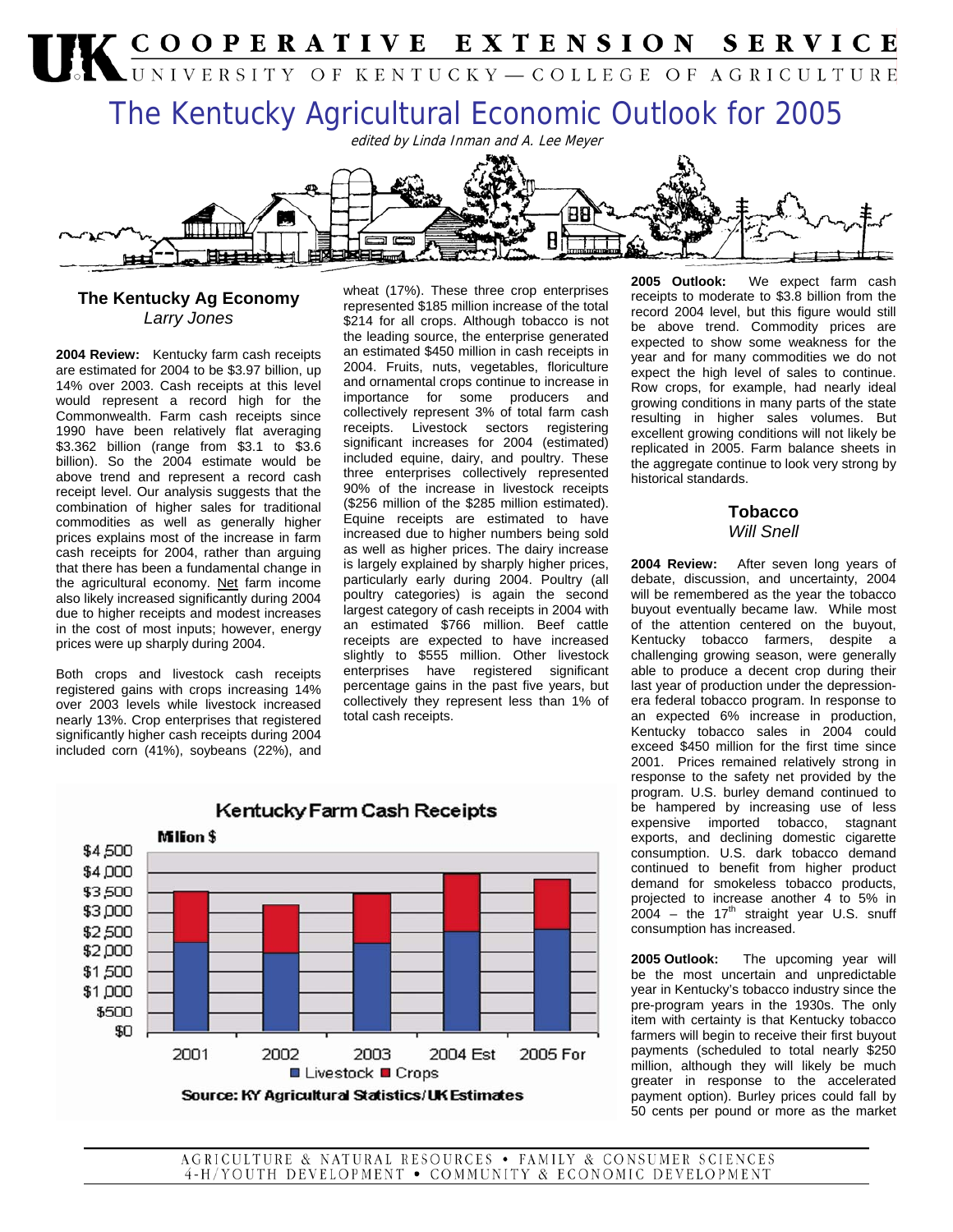adjusts to the absence of quota rents, production controls, and price supports. Demand opportunities will improve as lower prices will improve the U.S. price competitiveness, but don't expect significant gains in burley demand in the short-run in response to foreign price reaction, declining domestic cigarette demand, and perhaps of greater concern, whether the price incentives will be attractive enough to generate a supply level to meet a potentially growing demand. In addition to price concerns, labor, capital, housing, and management constraints could very easily result in a smaller crop size and crop value for Kentucky's tobacco economy in 2005. Without growing restrictions, a safety net, and a guaranteed market, burley production will tend to shift away from the higher cost regions (e.g. Appalachian regions in Kentucky and Tennessee), with potential expansion on some farms in central and western Kentucky, and middle Tennessee. And burley production could possibly move outside of the traditional burley belt into areas such as the flue-cured regions of North Carolina and into the lower cost region of Pennsylvania. The location of dark tobacco production may not change abruptly, with less of a price adjustment than cigarette tobaccos. Consequently, tobacco will likely continue to play an important role in the Kentucky agricultural economy in 2005– but these tobacco dollars will be concentrated among fewer farms and in fewer areas as the tobacco economy adjusts to the postbuyout era.

#### **Grains**  *Steve Riggins*

**2004 Review:** U.S. corn production for the 2004 crop now looks to total about 11.74 billion bushels, an incredible 1.6 billion bushels above last year's record large crop. USDA has forecast 2004 U.S. corn yield to average a record 160.2 bu/acre (November Crop Report). This is a yield roughly 20 bushels above the trend yield of the past 30 years and at 14 percent above trend is the largest gain above trend over the 30 year data set. Over this time period there have been only two other years when corn yields were nearly this much above expectations – 1979 and 1994 when corn yields were 13 percent above trend yield.

The good news for corn farmers is that USDA and the market both appear to believe that use of U.S. produced corn will be record large and for the second consecutive year exceed 10 billion bushels. In fact, total disappearance of U.S. produced corn is projected to equal nearly 10.9 billion bushels. However, the huge record production will still result in an increase in carryover stocks and therefore keep any price rallies in check. If corn exports live up to expectations, prices might be somewhat higher than expected by

Kentucky Tobacco Cash Receipts



Source: Kentucky Ag Statistics

many farmers, but they should still be well below those of last season.

The situation for soybeans is very similar to that for corn – record production, robust disappearance, but building stock levels with lower prices. Currently, USDA places U.S. average soybean yield at a record setting 42.6 bu/acre. As in corn, U.S. farmers increased soybean plantings compared to one year earlier. U.S. planted soybean acreage was up 1.7 million acres compared to the 2003 crop year. The combination of more acres and record yield has produced the first ever 3 plus billion bushel U.S. soybean harvest. Kentucky soybean yields are currently listed at 42 bu/acre. This equals the second best year ever for soybean yields in Kentucky that occurred in 2001 and is only slightly below last year's record yield figure of 43.5 bu/acre.

Land devoted to wheat production in the U.S. continued to decline in 2004, but at a somewhat slower pace than has been the case since the implementation of the 1996 farm bill. Total U.S. wheat production from the 2004 crop is currently listed at 2.16 billion bushels. Production is just under expected total disappearance of 2.2 billion bushels. Stable U.S. stocks coupled with a new world record wheat production level and record corn production will serve to restrain any price rallies in U.S. wheat.

**Outlook for 2005:** The price outlook for U.S. corn, wheat and soybeans over the next several months will be heavily dependent on production prospects for corn and especially soybeans in the Southern Hemisphere, weekly export sales and shipments of U.S. grains/products and livestock feed demand in the U.S. By early spring, the driving force behind price outlook will be expectations about acres planted to principal crops in the U.S. Production prospects will then dominant the market news until mid summer.

Current forecast by USDA call for an important increase (8 percent) in U.S. corn exports while wheat exports are expected to decrease by nearly 16 percent compared to last year. It is early in the corn marketing year, however, weekly U.S. corn exports have been somewhat disappointing to-date while weekly wheat exports have been somewhat better than the rates needed to attain the USDA's forecast for a marketing year total. Soybean exports are projected to be strong at 1.01 billion bushels, the third best year ever following the 2002/03 season's 1.044 billion bushels and the 1.064 billion bushels shipped in the record setting 2001/02 marketing year. Currently, weekly U.S. soybean sales and shipment data have been very large due to robust buying of U.S. soybeans by China.

Record large supplies of soybeans, corn and wheat in the global market and forecast record large production of soybeans by South America next spring should serve to restrain commodity prices this winter. However, low commodity prices have stimulated record setting usage rates for these commodities. In addition, the increasing percentage of U.S. produced corn that goes into domestic ethanol production (forecast to account for 12.6% of total U.S. corn disappearance in 2004/05) will help provide support to corn prices. More new ethanol plants are expected to come into production during 2005 and the production of biodiesel should increase due to recent tax changes. China's presence in global commodity markets is also a major factor that will affect the seasonal price pattern, especially for corn and soybeans.

Production is record large, use is expanding rapidly and stocks are building, but not yet to burdensome levels. And Asian soybean rust has been confirmed in the U.S. and is already identified in some of the early planted South American soybeans.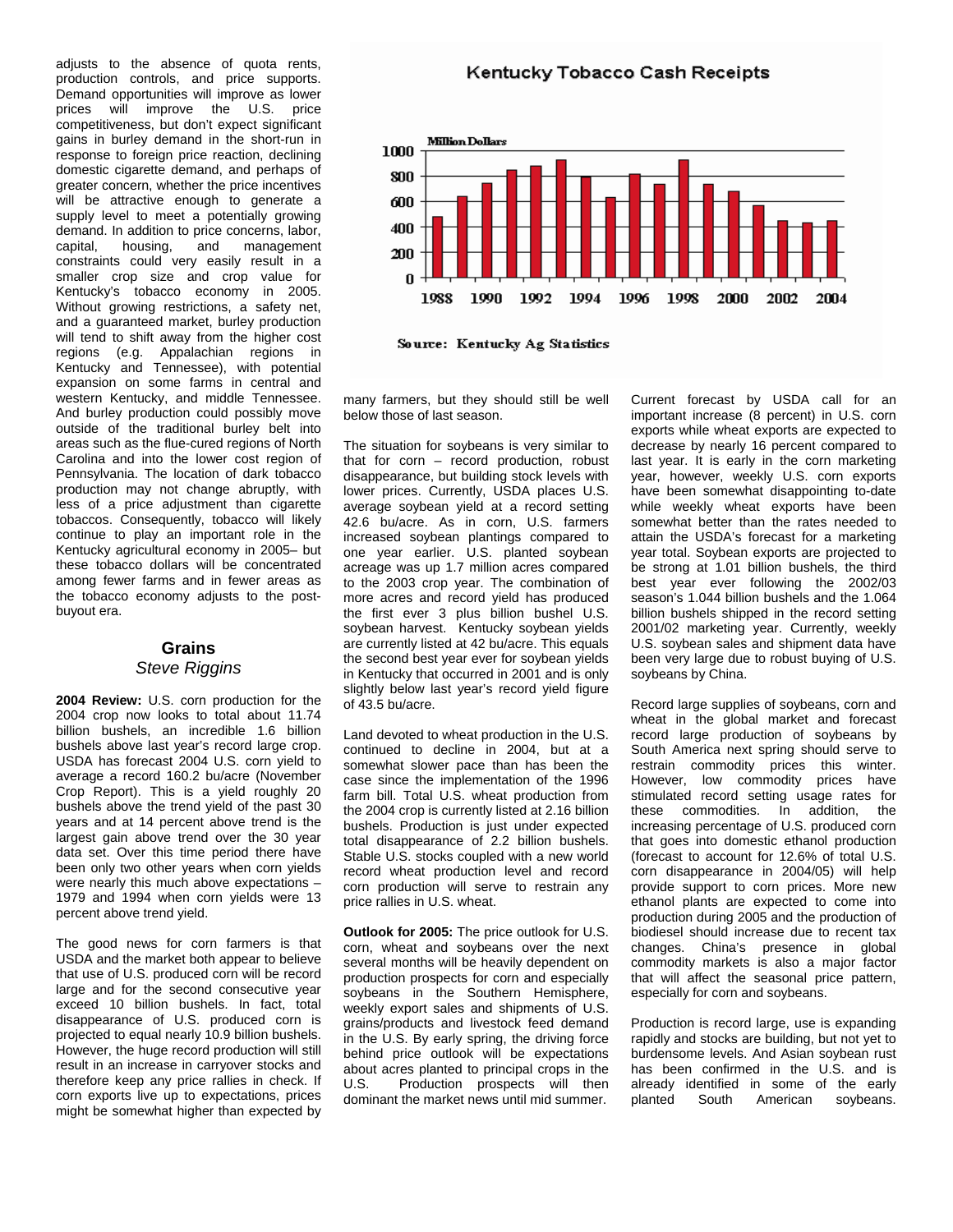Production prospects for South America this winter and for the U.S. next year will be the main market drivers unless some unexpected demand side issue like BSE or the U.S. economy emerges this winter.

Soybean prices could soften if the market sees evidence that users are starting to curtail purchases from the U.S., via switching to South American supplies. The monthly soybean crushing report by the Census Bureau needs to show a continuation of strong use for domestic soybean crushing. For corn and wheat prices to maintain or even increase in price the weekly export data need to show strong export demand. Additionally, in January, the USDA data need to confirm strong domestic use of corn for livestock feed and record use of corn for ethanol production. Now is the time for farmers to develop their first marketing plan for the 2005/06 marketing season.

#### **Livestock and Meats**  *Lee Meyer*

**2004 Review :** Broiler prices have varied considerably during 2004. The USDA reported that prices for breast meat products have dropped by about 50% since mid year and are about 20% below 2003; however leg prices are only down about 10% and wings prices are actually up 15% (but only make up a small portion of the total chicken weight). Exports take roughly 15% of U.S. broiler production. A few years ago, a Russian embargo disrupted the exports. More recently China had closed it borders to U.S. chicken because of Avian Influenza, but that market has now been open since early November. 2004 prices will have averaged about 20% higher than the 2003 level, for the whole year, even though prices late in the year were only about 5% higher than the 2003 level.

Hog prices have been over the 2003 level all year. On a live weight basis, hog prices were 30% higher, with an average over \$50 per cwt. (Prices received in Kentucky average about \$3/cwt. lower.) Prices began the year in the low \$40s, strengthening into the mid \$50s for mid year. Prices declined late in the year, to end near the \$50/cwt. level. With production costs in the upper \$30s per cwt, 2004 has been a profitable year and production is likely to increase in 2005. Exports were up almost 20% for the year.

BSE ("mad cow disease"), variability and record prices marked 2004. After Canada's BSE episode in May, 2003, the U.S. experienced its own in December, 2003, which carried over into 2004. Slaughter cattle prices dropped \$20/cwt., but Kentucky feeder steer prices dropped by only \$10 per cwt. Even though export markets were immediately closed, tight supplies and support from consumers brought prices back



to profitable levels. A huge 2004 corn and soybean crop dropped production costs, and probably contributed \$5 to \$10/cwt. to feeder cattle prices. The year ended with beef production down 6%, slaughter cattle prices in the \$80s, near the same level as 2003, and feeder cattle prices \$15/cwt. higher than late in 2003.

**2005 Forecast:** Broiler production is on track for another 3% increase. Prices are expected to hold near late 2004 levels during the first half of 2005, but then increase later in the year. Feed cost is the greatest domestic risk to the industry, but the increasing importance of trade means that any disruption due to a disease outbreak would also have a significantly negative price impact.

Even with increases in production, strong demand should keep pork prices at profitable levels. Based on the Hogs and Pigs report, production should only increase gradually in 2005. The number of market hogs was up 1%, with the breeding herd up the same 1%. Pork trade should stay at the same strong level, taking about 5% of the pork off the market when both exports and imports are accounted for. While 2005 prices are forecast in the \$45 to \$52/cwt. range. Summer prices could average in the mid \$50s, with prices late in the year declining into the mid to even low \$40s.

Expanding beef cow numbers, slightly more cattle on feed, potential border openings with Canada (negative to U.S. cattle prices) and with Japan (positive to prices) are key factors going into 2005. On the supply side, beef production is likely to increase. Driven by cheap feed for at least the first four to six months of the year, feedlots will deliver cattle at higher slaughter weights. With aggressive expansion, i.e. if herd managers put heifers into the cow herd instead of the beef chain, beef production could be reduced in the short run. The forecast for 2005 slaughter steer price is \$82 to \$90/cwt. Consumer demand remains a wild card.

For the later half of the year, feed costs will be a key factor in feeder cattle prices. Even with strong slaughter cattle prices, a return to "normal" feed costs would bring feeder cattle prices down 5% to 10%. The expected price path for 2005 is for continued strong feeder cattle prices through the spring, then two scenarios. First, would be a typical seasonal pattern for the rest of the year if feed costs do not dramatically increase and slaughter cattle prices stay mostly in the \$80s. Prices for 500 to 600 lb. Kentucky feeder steers would average in the \$100 to \$108 range. Alternatively, if slaughter cattle prices do not hold in the \$80s and/or feed costs move up dramatically, feeder cattle prices will drop 10% to 20%, putting the Kentucky, year average price for 500 to 600 lb. steers in the \$90s.

#### **Dairy**  *Bill Crist*

**2004 Review:** Finally! After nearly two years of extremely low milk prices, dairy farmers saw an increase in milk prices, experiencing record high prices in the spring of 2004. Kentucky producer price peaked at \$20.40 per cwt. in June. U.S. milk production declined 0.9 percent in the first quarter of 2004 and 0.6 percent in the second quarter. Combined with low inventory levels for butter, these caused a strong reaction in the market resulting in a dramatic increase in both butter and cheese prices. This rise in these commodity prices was responsible for the jump in Class III milk price from \$11.61 per hundredweight in January to \$20.58 per hundredweight by May.

Milk production drops in the first half of 2004. were due primarily to reduced cow numbers. In January 2004, U.S. cow numbers were down 153,000 head from a year earlier. Production per cow was also increasing at a